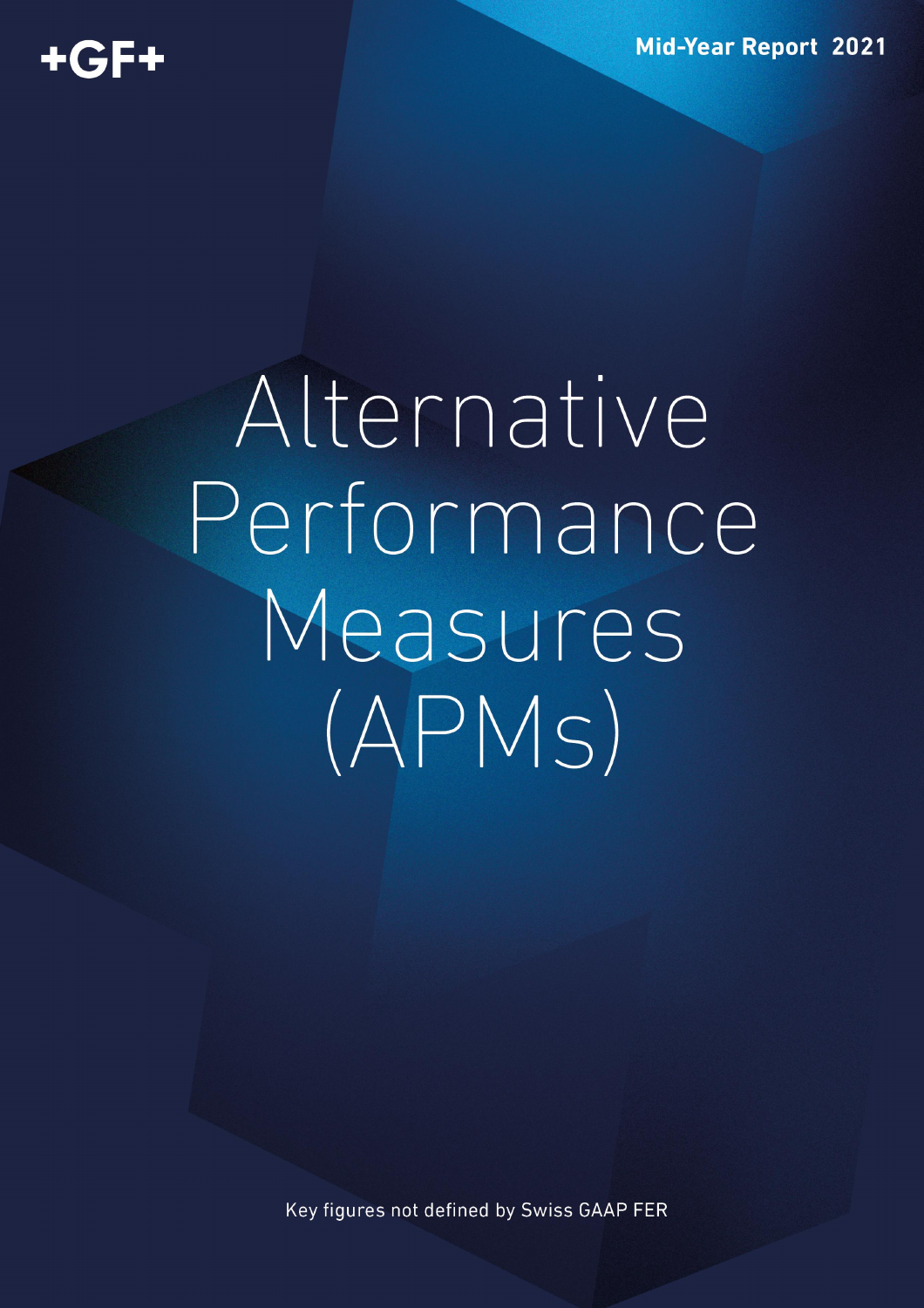## $+GF+$

| <b>CHF million</b>                                                                   | <b>GF Corporation</b> |                | <b>GF Piping Systems</b> |                | <b>GF Casting Solutions</b> |                | <b>GF Machining Solutions</b> |                      |
|--------------------------------------------------------------------------------------|-----------------------|----------------|--------------------------|----------------|-----------------------------|----------------|-------------------------------|----------------------|
|                                                                                      | 1.1.-30.6.2021        | 1.1.-30.6.2020 | 1.1.-30.6.2021           | 1.1.-30.6.2020 | 1.1.-30.6.2021              | 1.1.-30.6.2020 | 1.1.-30.6.2021                | 1.1.-30.6.2020       |
|                                                                                      | 1'835                 | 1'528          | 983                      |                | 459                         | 328            | 393                           |                      |
| Sales actual                                                                         |                       |                |                          | 845            |                             |                |                               | 355                  |
| Sales previous year                                                                  | 1'528                 | 1'915          | 845                      | 921            | 328                         | 521            | 355                           | 474                  |
| Sales growth in %                                                                    | 20.1                  | $-20.2$        | 16.3                     | $-8.3$         | 39.9                        | $-37.0$        | 10.7                          | $-25.1$              |
| Acquisitions in %                                                                    | 0.7                   | 0.2            | 1.3                      | 0.4            |                             |                |                               |                      |
| Divestments in %                                                                     |                       | $-2.2$         |                          |                |                             | $-8.1$         |                               |                      |
| Currency impact in %                                                                 | $-0.6$                | $-4.7$         | $-1.4$                   | $-5.4$         | 1.7                         | $-3.9$         | $-0.7$                        | $-3.9$               |
| Organic growth in %                                                                  | 20.0                  | $-14.0$        | 16.4                     | $-3.1$         | 38.3                        | $-27.6$        | 11.4                          | $-21.3$              |
|                                                                                      |                       |                |                          |                |                             |                |                               |                      |
| <b>EBIT</b>                                                                          | 141                   | 57             | 128                      | 94             | 13                          | $-32$          | 9                             | $\blacktriangleleft$ |
| Depreciation on tangible fixed assets                                                | 65                    | 58             | 27                       | 24             | 28                          | 25             | $6\phantom{1}$                | 6                    |
| Amortization on intangible assets                                                    | $\overline{3}$        | 3              | $\overline{2}$           | $\overline{1}$ | $\overline{1}$              | $\overline{1}$ | $\mathbf{1}$                  | $\overline{1}$       |
| <b>EBITDA</b>                                                                        | 209                   | 118            | 157                      | 119            | 42                          | -6             | 16                            | 8                    |
|                                                                                      |                       |                |                          |                |                             |                |                               |                      |
| Loss from relocation of foundry activities from GF<br>Casting Solutions Werdohl GmbH |                       | $\overline{7}$ |                          |                |                             | $\overline{7}$ |                               |                      |
| One-offs                                                                             |                       | $\overline{7}$ |                          |                |                             | $\overline{7}$ |                               |                      |
|                                                                                      |                       |                |                          |                |                             |                |                               |                      |
| <b>EBIT</b>                                                                          | 141                   | 57             | 128                      | 94             | 13                          | $-32$          | 9                             | $\mathbf{1}$         |
| One-offs                                                                             |                       | $\overline{7}$ |                          |                |                             | $\overline{7}$ |                               |                      |
| <b>EBIT before one-offs</b>                                                          | 141                   | 64             | 128                      | 94             | 13                          | $-25$          | 9                             | $\mathbf{1}$         |
|                                                                                      |                       |                |                          |                |                             |                |                               |                      |
| <b>EBIT</b>                                                                          | 141                   | 57             | 128                      | 94             | 13                          | $-32$          | 9                             | $\mathbf{1}$         |
| <b>Current taxes</b>                                                                 | $-32$                 | $-20$          | $-27$                    | $-21$          | $-3$                        | 10             | $-3$                          |                      |
| <b>EBIT after taxes</b>                                                              | 109                   | 38             | 101                      | 73             | 10                          | $-22$          | $6\phantom{1}$                | $\mathbf{1}$         |
| EBIT after taxes (12 months annualized)                                              | 218                   | 75             | 203                      | 147            | 20                          | $-44$          | 13                            | $\mathbf{2}$         |
|                                                                                      |                       |                |                          |                |                             |                |                               |                      |
| Net working capital                                                                  | 858                   | 938            | 532                      | 528            | 141                         | 167            | 183                           | 249                  |
| Income taxes receivable                                                              | 21                    | 21             | 3                        | 2              | $\overline{2}$              | 3              | 2                             | 6                    |
| Other accounts receivable                                                            | 66                    | 67             | 33                       | 32             | 12                          | 13             | 15                            | 15                   |
| Accrued income                                                                       | 21                    | 27             | 8                        | 9              | 6                           | 12             | $5\phantom{.0}$               | $\overline{4}$       |
| Property, plant, and equipment                                                       | 1'038                 | 1'040          | 367                      | 366            | 462                         | 461            | 85                            | 87                   |
| Intangible assets                                                                    | 39                    | 33             | 22                       | 20             | 6                           | 5              | 10                            | 8                    |
| Provisions                                                                           | $-133$                | $-148$         | $-43$                    | $-35$          | $-41$                       | $-57$          | $-20$                         | $-30$                |
| <b>Current tax liabilities</b>                                                       | $-55$                 | $-51$          | $-18$                    | $-16$          | $-1$                        | $-2$           | $-6$                          | $-8$                 |
| Accrued liabilities and deferred income                                              | $-266$                | $-231$         | $-146$                   | $-115$         | $-52$                       | $-51$          | $-58$                         | $-58$                |
| Employee benefit obligations                                                         | $-54$                 | $-53$          | $-26$                    | $-27$          | $-14$                       | $-14$          | $-9$                          | $-7$                 |
| Other liabilities                                                                    | $-94$                 | $-98$          | $-38$                    | $-31$          | $-35$                       | $-43$          | $-20$                         | $-18$                |
| <b>Invested capital</b>                                                              | 1'440                 | 1'545          | 693                      | 733            | 487                         | 493            | 187                           | 248                  |
|                                                                                      |                       |                |                          |                |                             |                |                               |                      |
| EBIT after taxes (12 months annualized)                                              | 218                   | 75             | 203                      | 147            | 20                          | $-44$          | 13                            | $\overline{1}$       |
| Average invested capital                                                             | 1'377                 | 1'509          | 643                      | 705            | 468                         | 485            | 192                           | 252<br>0.5           |
| Return on invested capital in %                                                      | 15.8                  | 5.0            | 31.6                     | 20.8           | 4.4                         | $-9.0$         | 6.6                           |                      |